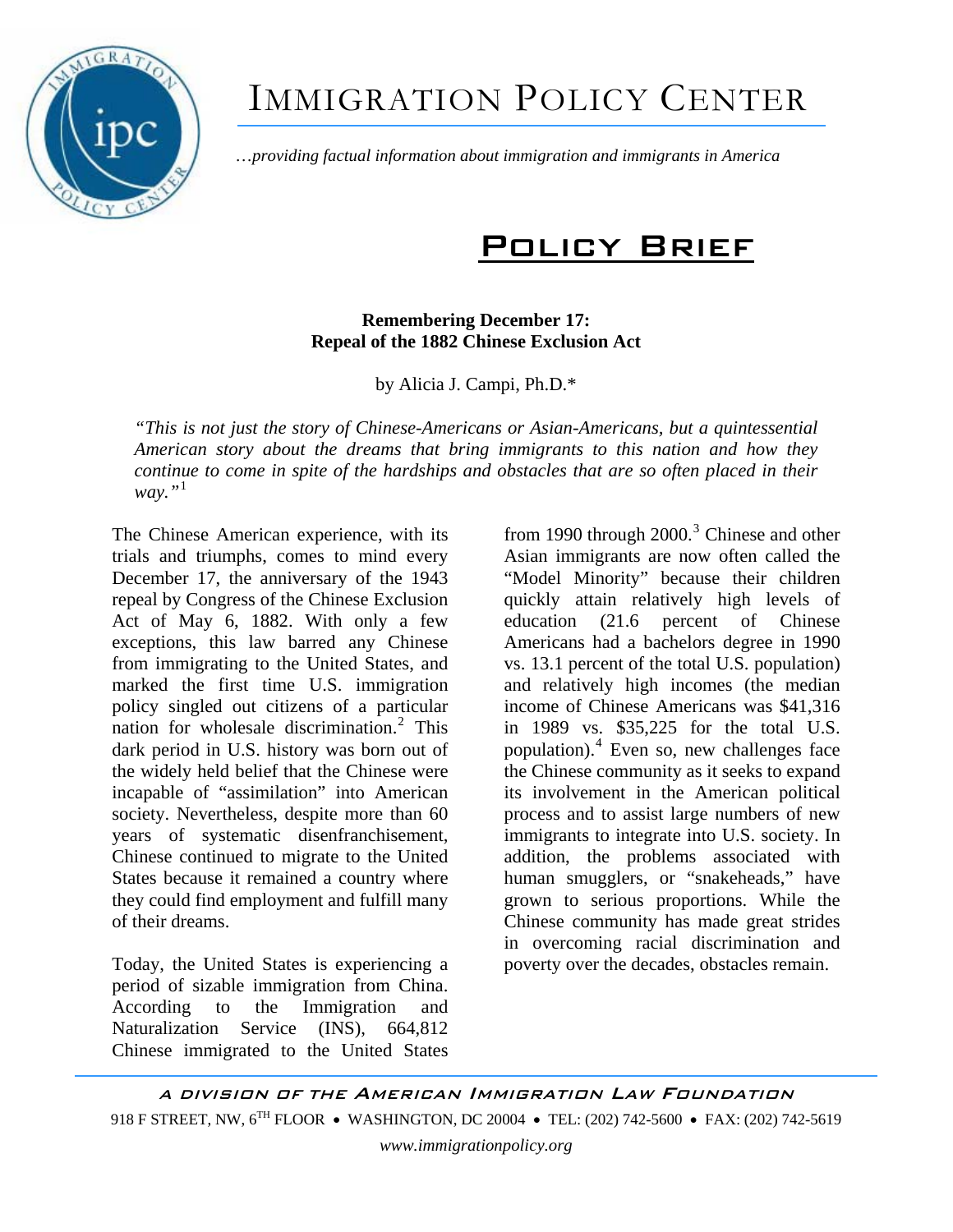#### **The First Wave of Immigrants to the "Golden Mountain"**

There are records of Chinese immigrants in California as early as 1815, and Chinese students were brought by missionaries to Massachusetts for schooling in 1847. However, the first large wave of Chinese immigration to the United States began during the California gold rush in  $1848$ <sup>[5](#page-4-1)</sup> The immigrants themselves referred to the United States as the "Golden Mountain." In the years that followed, the Chinese especially those coming from the Canton area of south China - worked in mining, construction, and the building of the intercontinental railroad. By the 1870s there were over 63,000 Chinese immigrants in the country. Although most lived in California, many had moved eastward into cities such as New York.

However, the United States suffered through a depression in the 1870s that was particularly severe in California. This economic downturn fed strong anti-Chinese attitudes that sometimes turned violent. The Chinese were willing to work for lower wages than "whites" and were more reluctant to unionize, which led U.S. labor leaders to label them "cheap working slaves."[6](#page-4-1) The result was virulent resentment.<sup>[7](#page-4-1)</sup> White Americans claimed the Chinese were stealing their jobs and draining the United States of gold by sending much of their earnings back to relatives in China. Congress was pressured to investigate these claims and by 1880 the U.S. government bowed to anti-Chinese sentiments and signed a treaty with China permitting the United States to limit, but not completely prohibit, Chinese immigration.<sup>[8](#page-4-1)</sup> In 1882 there were 110,000 Chinese in the country. Congress claimed that "the coming of Chinese laborers to this country endangers the good order of certain localities" and on December 17, 1882, passed the first Chinese Exclusion Act. The new law halted all immigration of Chinese laborers<sup>[9](#page-4-1)</sup> for 10 years and prohibited Chinese already residing in the United States from obtaining citizenship. The 1882 Act was renewed in 1892 and made permanent in 1902. The Immigration Act of 1917 expanded the prohibition against immigrant laborers to nearly all Asian countries, including the Middle East and India, creating "an Asiatic barred zone."

# **"The Driving Out"**

After passage of the 1882 Exclusion Act, there were many incidents of deadly violence perpetrated against Chinese to force their removal from some counties, and Chinese were segregated into quarters, known as "chinatowns" in cities. Chinese workers bravely challenged the constitutionality of the 1882 and subsequent Exclusion Acts, but the state, federal, and U.S. Supreme courts upheld these discriminatory laws in cases such as Chae Chan Ping v. U.S. (1889) and Fong Yue Ting v. U.S. (1893). This sad period became known as "The Driving Out." $^{10}$  $^{10}$  $^{10}$ 

Chinese immigrant women in particular became the subject of exclusion in order to decrease the size of the Chinese population in the United States. By 1890 the ratio of Chinese men to women was 27 to 1. Chinese immigration to Hawaii was totally halted in 1886. From 1908 to 1930 almost 73,000 Chinese departed while only about 45,500 arrived. However, Japanese, Filipino, and Asian Indians had to be recruited in the latter  $19<sup>th</sup>$  and early  $20<sup>th</sup>$  centuries to replace Chinese laborers in U.S. fields and factories. The Chinese American population on the U.S. mainland fell from 107,488 in 1890 to 61,639 in 1920.<sup>[11](#page-4-1)</sup> By 1940, the number of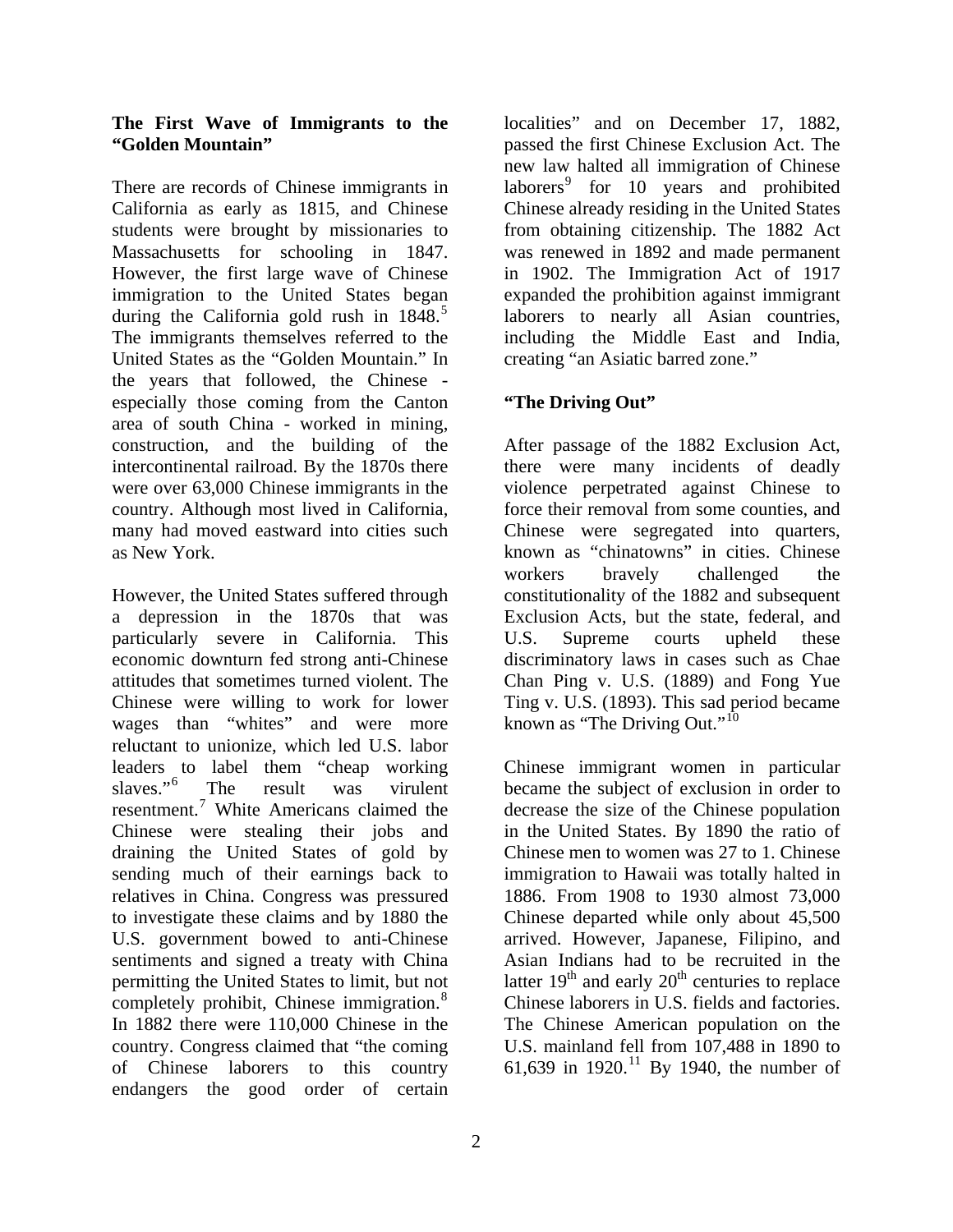mainland Chinese Americans had increased to only 77,504.<sup>[12](#page-4-1)</sup>

The discriminatory system created to limit and control the Chinese population in the United States left a vast paper trail, including civil, criminal, and admiralty court cases, decrees, indictments, passports, photographs, subpoenas, and transcripts of interrogations. In addition, Chinese immigrants in the United States were required to carry "Certificates of Identity" at all times. These documents are still housed in the files of the National Archives and Records Administration (NARA) in Washington, D.C. and 12 regional offices, and are a major source of information on Chinese American family history. Some records, particularly those less than 75 years old, are not yet publicly accessible because of privacy concerns.<sup>[13](#page-4-1)</sup>

## **Angel Island**

Despite the Exclusion Acts, immigration from China continued. The absence of legal channels for immigration, coupled with an ongoing U.S. demand for unskilled labor, resulted in an increase in undocumented Chinese immigration. The fires which accompanied the great San Francisco earthquake of 1906 destroyed all of the family records kept by the U.S. Immigration Service. As a result, many Chinese attempted to enter the United States by assuming false identities. Since the children of American-citizen fathers could enter the country legally, some Chinese immigrants bought falsified documents to become "paper sons" or "paper daughters." In 1910, a new port of entry and detention center for screening immigrants was established on Angel Island in the San Francisco Bay. Beginning in 1890, the island's 740 acres were used as a quarantine station for the inspection and disinfection of incoming

foreign ships that might carry yellow fever, cholera, or bubonic plague. Ten years later a military installation was added to conduct health screenings of military recruits.

However, Angel Island is most famous as the main entry point for immigrants from the Pacific. More than 1 million people were processed through the Angel Island Immigration Station between 1910 and 1940. For Chinese immigrants, the reception was particularly hostile. An interrogation process to determine the authenticity of their documentation was established by immigration authorities. Chinese were detained for periods ranging from a few days or weeks to months or even years while their eligibility to enter the United States was determined. As a result, rather than earning a reputation as the Ellis Island of the West, Angel Island became known among Immigration Service officials as the "Guardian of the Western Gate."

The fears and hopes of the 175,000 Chinese immigrants who passed through Angel Island are reflected in the poetry many of them wrote in calligraphy on its barracks walls. A fire destroyed the Immigration Station in 1940, but Angel Island was still used as the main Pacific Coast detention camp for German prisoners of war during World War II. It was abandoned at the end of the war and fell into ruin. In the 1960s it was designated for destruction, but some in the San Francisco Asian community lobbied the California State Park system to protect the site as a cultural legacy. Some repair work was done in the 1970s, but years of neglect to the interior have exposed the wall writings to weathering and a full restoration has yet to be done.<sup>[14](#page-4-1)</sup> The Angel Island Immigration Station was designated a National Historic Landmark in 1997. In 2000, \$15 million in state monies were promised to begin the restoration process. In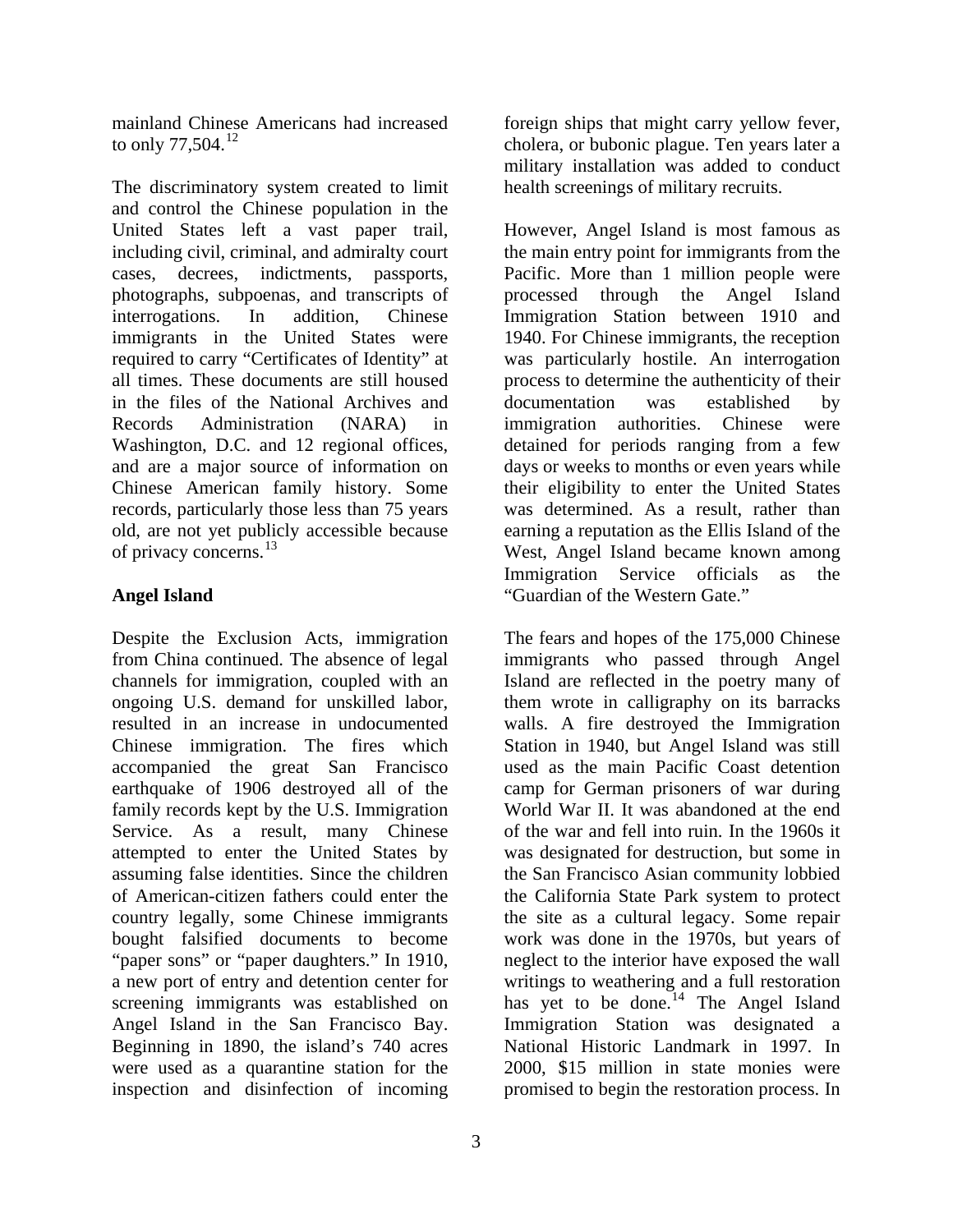addition, a non-profit organization  $15$  was established to carry out the restoration and to educate the public about the historical value of Angel Island as a testament to the suffering and perseverance of immigrants such as the Chinese.

*Today is the last day of winter, Tomorrow morning is the vernal equinox. One year's prospects have changed to another. Sadness kills the person in the wooden building.*[16](#page-4-1)

#### **Lifting the Ban but Continuing the Struggle**

Restrictions on Chinese immigration to the United States began to ease during the 1930s. Chinese wives who were married to American citizens before May 26, 1924, were admitted starting in 1930. In 1935, Public Law 162 granted several hundred Asian veterans of World War I the right to apply for U.S. citizenship. In World War II the United States found itself in a difficult struggle with the Japanese in the Pacific theatre. The Japanese were quick to point out that the Nationalist Chinese (R.O.C.) led by General Chiang Kai-Shek were a major U.S. ally, but that the Chinese people were still barred from immigrating to the United States. American popular support for the old Chinese Exclusion Acts was further undermined through an appeal made by U.S.-educated Madame Chiang Kai-Shek in a speech at the Hollywood Bowl in California in 1943.

By October of that year President Roosevelt publicly supported a number of legal actions to reward America's Asian allies. The Philippines was promised independence at the end of the war, and Koreans living in the United States were exempted from "enemy alien" status. On December 17, 1943, Congress repealed the Chinese Exclusion

Acts.<sup>17</sup> Chinese in the United States were allowed to naturalize and a new quota of 105 Chinese immigrants per year was established under the rubric of the National Origins System.

With the repeal of the Exclusion Acts, over 60 years of systematic legal discrimination against the Chinese ended. Although Chinese immigration resumed, the absurdly small quota deliberately kept the number of immigrants very low until the 1965 Immigration and Nationality Act abolished the quota system and prohibited discrimination against immigrants on the basis of race, sex, nationality, place of birth, or place of residence. This Act established annual quotas of 20,000 immigrants per country which allowed Chinese to enter together as families for the first time in U.S. history.

## **Conclusion**

From 1820 through 2003, 1,912,968 Chinese from the People's Republic of China (P.R.C.), Taiwan, and Hong Kong immigrated to the United States.<sup>[18](#page-5-0)</sup> In 2000, Chinese Americans numbered 2,879,636, comprising 1.02 percent of the U.S. population.[19](#page-5-0) The Chinese are the largest Asian-American ethnic group in the United States, and China ranks second (behind Mexico) as the nation from which most new immigrants to the United States come. The metropolitan areas of New York, New Jersey, and Connecticut are now the favorite destinations for Chinese immigrants, surpassing the historical receiving cities of Los Angeles and San Francisco. New "chinatowns" are proliferating across the United States in the south and upper midwest. Many residents of these new chinatowns are wealthy professionals.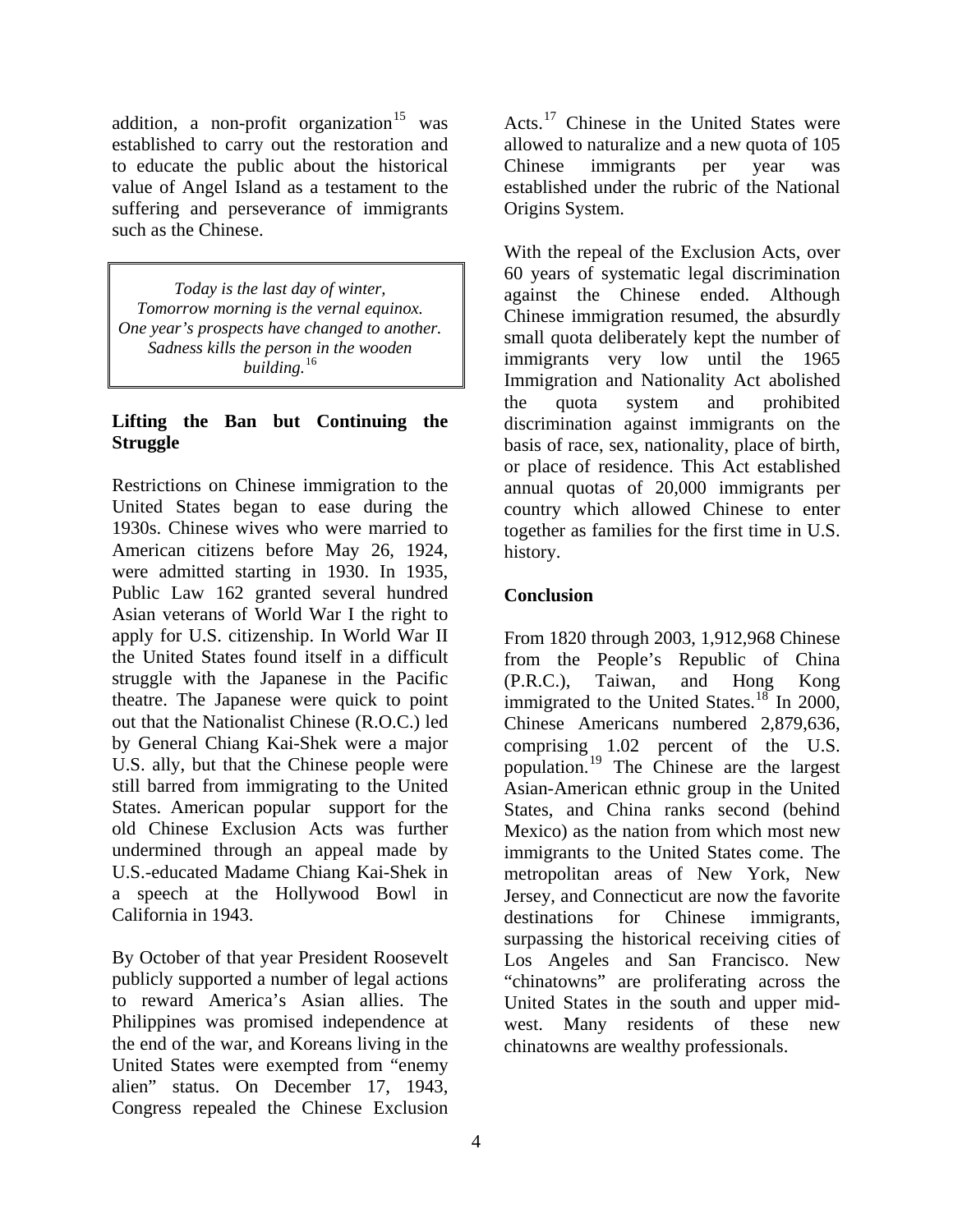Far from taking jobs away from native-born Americans, today's Chinese immigrants are known for creating jobs by investing their own capital in the garment, restaurant, and other industries. Given that about one-third of Chinese immigrants are college graduates, many are valued workers in mathematics, science, and technology. Chinese Americans are justifiably proud of their contributions to the U.S. economy and

to the creation of a more just American society. December  $17<sup>th</sup>$  provides an opportunity for all Americans to recall the inequities and sufferings endured by past generations of Chinese immigrants and to recognize that the exclusionary and discriminatory policies of the past must never be repeated.

#### December 2004

#### \* Alicia Campi is a Research Assistant with the Immigration Policy Center.

*Copyright 2004 by the American Immigration Law Foundation.* 

#### **Endnotes**

 $\overline{a}$ 

<span id="page-4-1"></span><span id="page-4-0"></span><sup>&</sup>lt;sup>1</sup> Katherine Toy, a fifth-generation Chinese-American and Executive director of the Angel Island Immigration Station Foundation, quoted in Diane Rogers, "Angel Island: Breaking the Silence," *Stanford Magazine*, January/February 2002.

<sup>2</sup> Phil Tajitsu Nash, "Asian American Day of Remembrance," *Asian Week Archives*, December 16, 1999, Vol. 21, No. 17.

<sup>3</sup> Immigration and Naturalization Service, U.S. Department of Justice, *2000 Statistical Yearbook of the Immigration and Naturalization Service*, Table 3, p.24. This figure includes Chinese persons living in the PRC, Taiwan, Hong Kong, and Macao.

<sup>&</sup>lt;sup>4</sup> Chinese American Data Center, "School Enrollment, 1990" and "Chinese Americans' Income in 1989," citing *Population of Asian Pacific Islanders*, U.S. Census Bureau. 1990.

 $5$  Out of 67,000 people who came to California in 1852, 20,000 were Chinese. U.S. Citizenship and Immigration Services, uscis.gov/graphics/aboutus/history/dec43.htm

<sup>&</sup>lt;sup>6</sup> Denis Kearney & H.L. Knight of California's Workingmen's Party in a speech, "Appeal from California. The Chinese Invasion. Workingmen's Address," Indianapolis *Times*, 28 February 1878. 7

<sup>&</sup>lt;sup>7</sup> For example, the Los Angeles Massacre of October 24, 1871, in which 19 Chinese and 1 White American died, and arsons in Chinese communities in Yureka (1871), Chico (1873), and Weaverville (1874).

<sup>&</sup>lt;sup>8</sup> "Report of the Joint Special Committee to Investigate Chinese Immigration," February 27, 1877, 44<sup>th</sup> Congress, 2<sup>nd</sup> Session. Senate Report No. 689.

<sup>&</sup>lt;sup>9</sup> Teachers, diplomats, tourists, merchants, and students were allowed entrance.

 $10$  Chinese were forced out of Humboldt and Fresno counties, and nurseries and vineyards around Fresno. In the 1880s there was a 37 percent decline in California's Chinese population. During this period the saying, "He doesn't stand a Chinaman's chance," came into the American lexicon. www.apa.si.edu/ongoldmountain.

<sup>&</sup>lt;sup>11</sup> Chinese American Data Center, "Population Trend, Chinese American Population, 1850-2000." These statistics do not include Hawaii and Alaska.

 $12$  If Alaska and Hawaii are included, the Chinese American population in 1940 was 106,334 (Chinese American Data Center).

<sup>&</sup>lt;sup>13</sup> Exclusion Act-related immigrant documents from the old Chinese Service were transferred to the INS in 1903. These records were maintained separately until 1908, and now are referred to as Segregated Chinese Files, all of which are housed in Washington, DC. After 1908, records in a separate Chinese file series were housed in the Regional Archives around the country according to point of entry.

<sup>&</sup>lt;sup>14</sup> Angel Island Immigration Station profiled in www.saveamericastreasures.org/profiles/angel.htm.

<sup>&</sup>lt;sup>15</sup> www.angelisland.org.

<sup>&</sup>lt;sup>16</sup> Island: Poetry and History of Chinese Immigrants on Angel Island, 1910-1940, Him Mark Lai, ed., University of Washington Press, 1999 (1980).